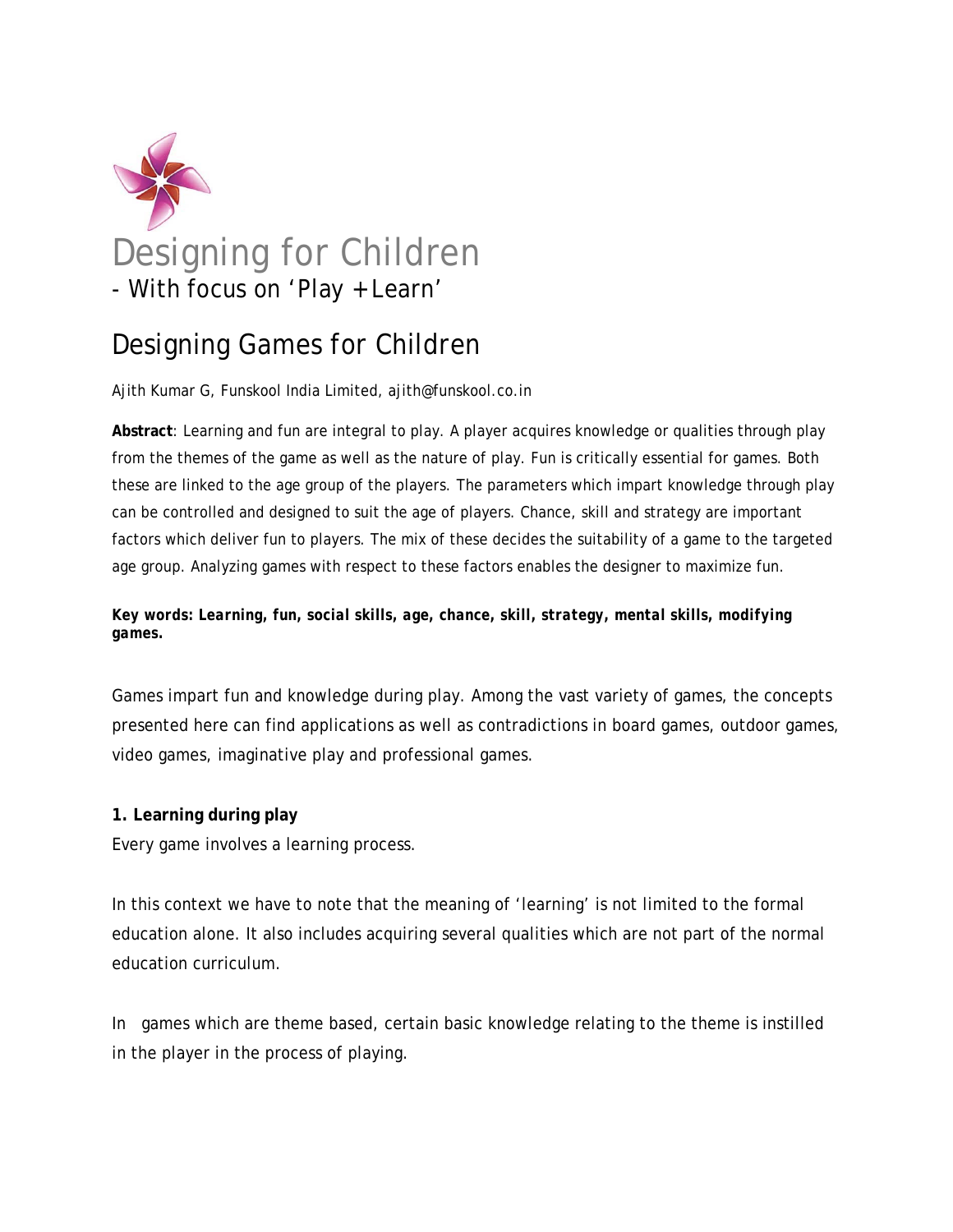MONOPOLY game introduces the player to handling currency and in the latest versions- even plastic money. Aspects of buying, selling, mortgaging and rent are also introduced to the players. Apart from these features of any MONOPOLY game, the locations on the game board become familiar places to the players.

Word construction games, like SCRABBLE and UPWARDS challenge the player into increasing their vocabulary.

Even simple games like SNAKES & LADDERS can help the player in the basic process of counting and structured movement.

While the games cited above offer knowledge based on the themes and the playing process, there are other learning process happening in the background during 'play'. Team work, social skills, logical reasoning, strategy development, intense concentration, faster reflexes and visualization are a few of the qualities that are developed in players during the game play.

The extent to which many of these qualities can be included in a game is a conscious decision by the game designer. This decision is based on the suitability of the theme, to include any of the qualities and also the fact that the complexity of the game should not be a deterrent to playing it. But primarily the decision is dependent on the age of the targeted players.

In the game Snakes & Ladders, if two dice are used for play, this increases the complexity of the game for the player of lower age, as addition of two numbers is now an element in play. In the same game if there were four players as two teams and only one dice, then each player of a team could throw once and move the pawn of the team separately. This avoids addition of numbers and at the same time induces team play into the game. It is the age of the players that is the main deciding factor in choosing the several alternatives to a game.

## **2. Fun and play**

Peeping into the core of a game, we find that the unexpected challenges thrown up by the game play (the system) and the process of trying to overcome, these challenges, by certain actions within the structure of the game (rules), is what imparts fun.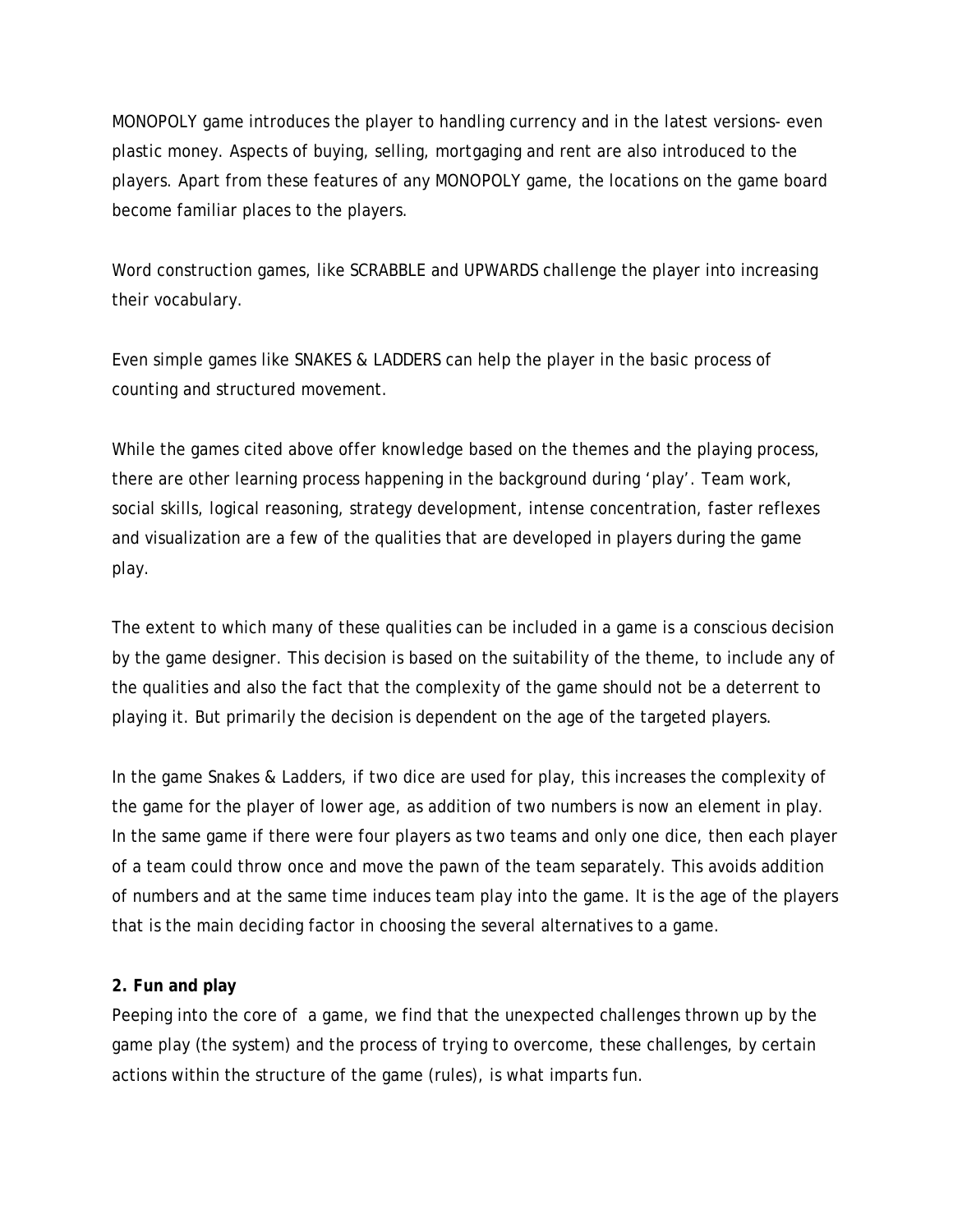A very clear understanding of what the challenges are that are thrown up during the game play, how these have to be overcome and, what are the resources that the players need – these are important issues to be decided. Answers to these issues hold the key to imparting fun during game play. It is important to consider the non tangible resources of the player, as vocabulary in a game of Scrabble or general knowledge in Trivial Pursuit.

Again age of the player is the fundamental criteria in determining the nature and extent of the challenges and the process of overcoming them. The fun and the learning aspect of any game can be imparted effectively only when the game has been specifically designed and is suitable for the targeted age group.

The targeted age group of the players is most of the time a commercial decision. A designer starts off with the core game play, age group and the theme, to develop a game. Armed with these 'blinkers' the designer needs to make decisions which enables playing the game a funfilled exercise which imparts certain knowledge or qualities to the players.

There are three important and basic factors, which determine the suitability of a game for any particular age group. They are CHANCE, SKILL and STRATEGY (CSS).

Chance is that randomness which is deliberately built into the game by the game designer. It could be by way of a throw of the dice, turning the spinner or by the blind picking of a card from a stack. It is important to differentiate this randomness, from that of the variations of the decisions of a player in the game. A player can face randomness in the play due to the choice of decision of the opponent, which is unknown. This situation is an occurrence of strategy (or maybe even lack of it). Chance is a factor which can the turn the direction of the game in ways which none of the players can be sure of.

Skill is the dexterity acquired by repeated playing of the game. This mostly relates to the physical aspects of the playing process and is an integral element in all action games.

There also are the mental skills, which are employed more in board games than physical skills. Vocabulary is a mental skill that a player develops the more he or she plays word building games. This enables the player to have wider options in forming words with available letters. The ability to form words using the vocabulary, which maximize one's score, to build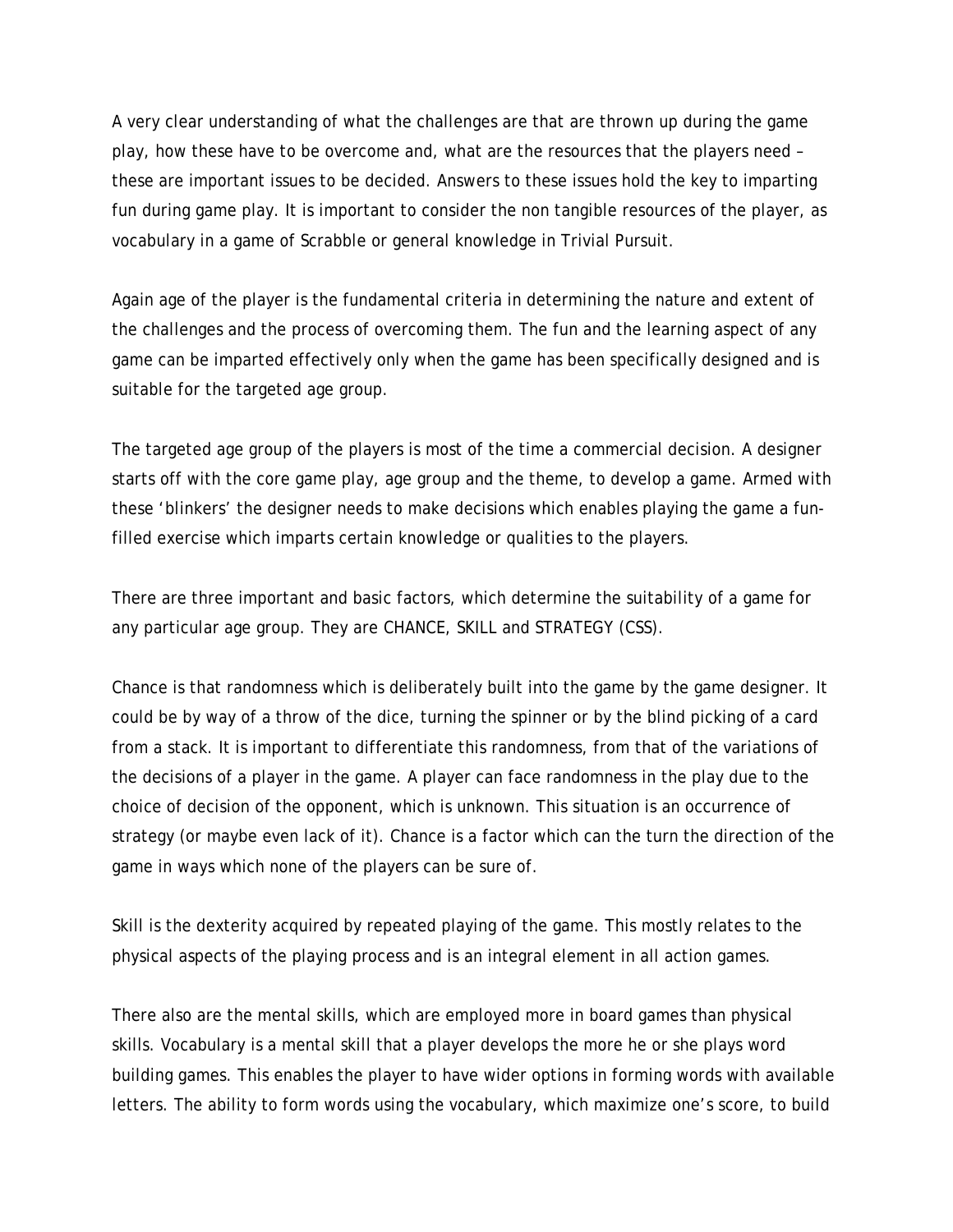upon the words formed by the opponent and to block the opponent from forming high scoring words, is all part of strategy which is distinctly different from the skill of forming words alone. Same is the case with memory or visualization.

Such mental skills which enable the player to form decisions in the play which help to improve the performance and / or to retard the opponent, is Strategy. Strategy is employed by the player to put the resources available to maximum use. This always is a mental thought process while the manifestation would be physical as in the placement of a pawn in chess or dodging in a game of tag. A player's ability to come up with alternate strategies increase with repeated play. This creates a grey area between skill and strategy in some cases. All the same this faculty is a very important factor linking age and the game play.

All games have these three factors in various proportions, contained within it. The correct mix of chance, skill and strategy in different proportion determines the suitability of the game for the targeted age group.

## **3. GAME ANALYSIS:**

With reference to the definitions of chance, skill and strategy outlined above, analysis of a few popular games can help to understand the content of each in them,

Consider the game Snakes & Ladders. This is a game which caters to a low age group, typically 4 to 6 years old. The game has been in existence for several decades and also several theme based adaptation of this game have been done like DORA or DISNEY.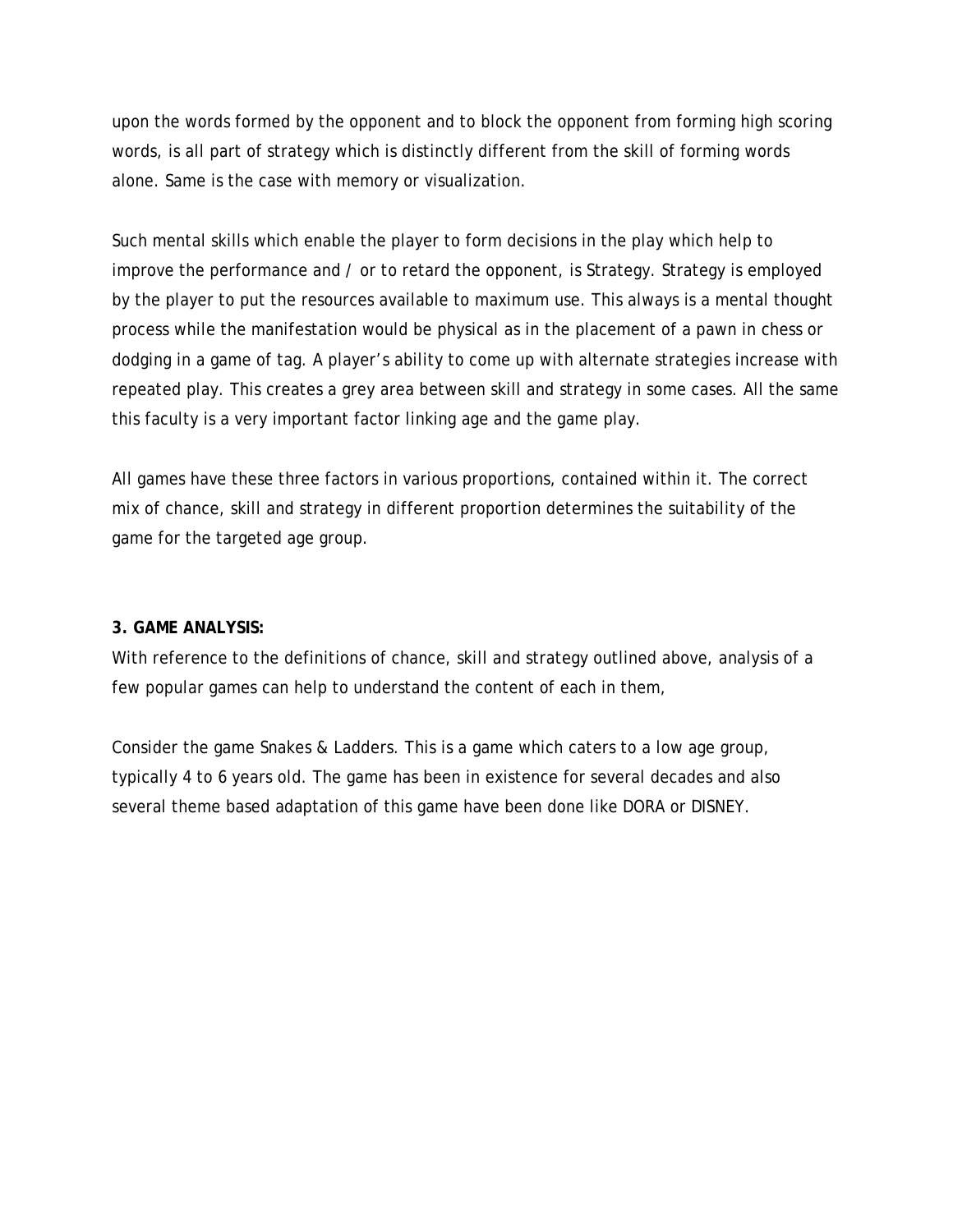



What are the proportions of Chance, Skill and Strategy in this game? Chance is the only element in this. There is no strategy that can help you to be the winner (unless you load the dice, which is not in the frame work of the game play or rules). There is no specific skill that a player can acquire or develop to win the game. Hence we can say that this is a 100% chance game.

Take another popular game Loopin Louie. Here the predominant element is skill. As a player plays more, he or she gains more skill in bouncing Louie during the rotation and thereby becoming the winner. This is a game for the age group 4 and above. This can be said to be skill based game. There is no chance 'programmed' into the game, nor is there any strategy that can be employed to win the game.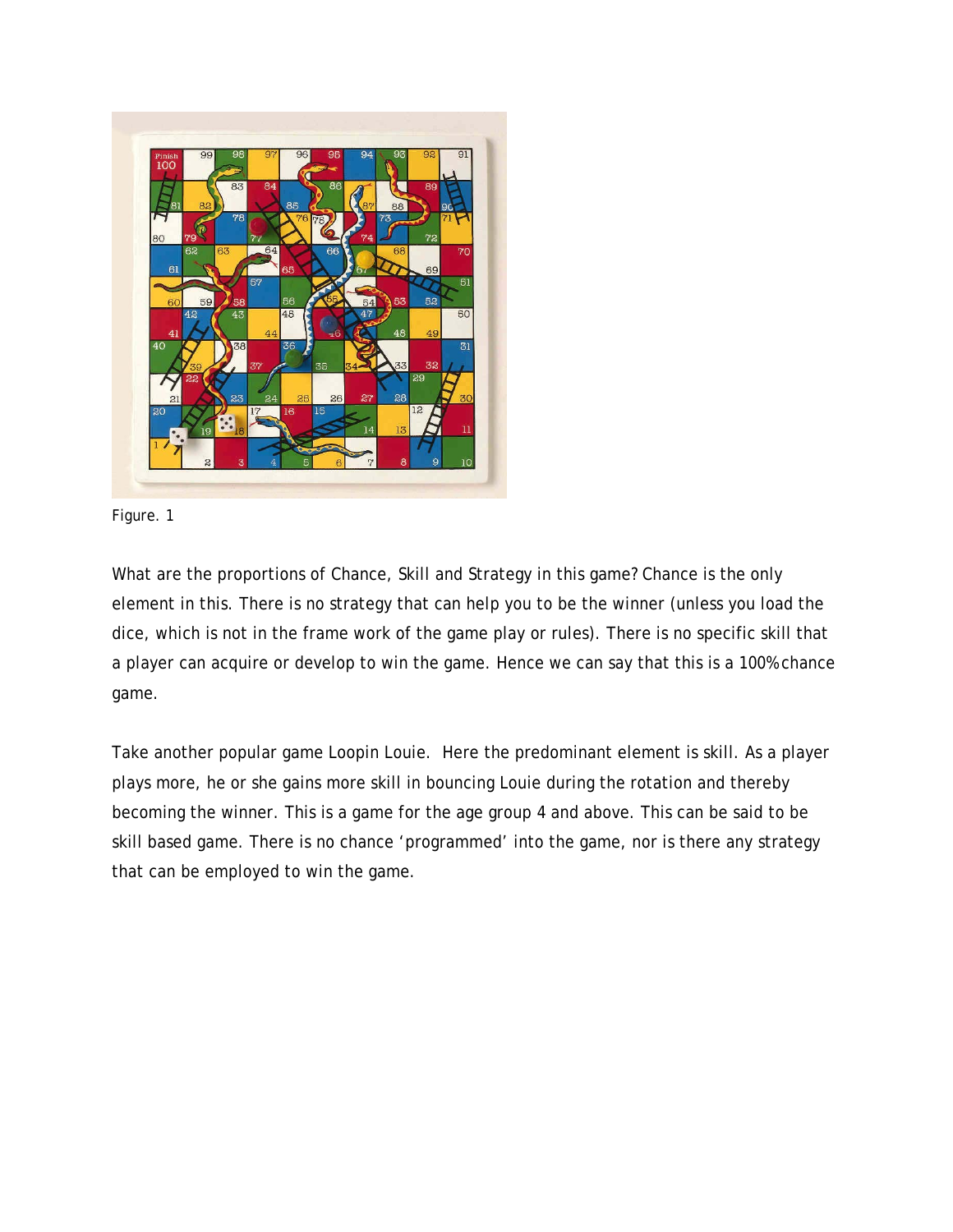

Figure. 2

Consider Chess. There is no chance in this game. Nor are there any skills that can help one win the game. One might tend to say that the luring the opposing player into wrong moves is a skill. But in this analytical context, this is a strategy which is employed, rather than a skill. It also is not a skill as repetitions of the same action does not increase one's probability of winning the game. Hence Chess is a 100% strategy game. This game caters to higher age group starting from 10 upwards.



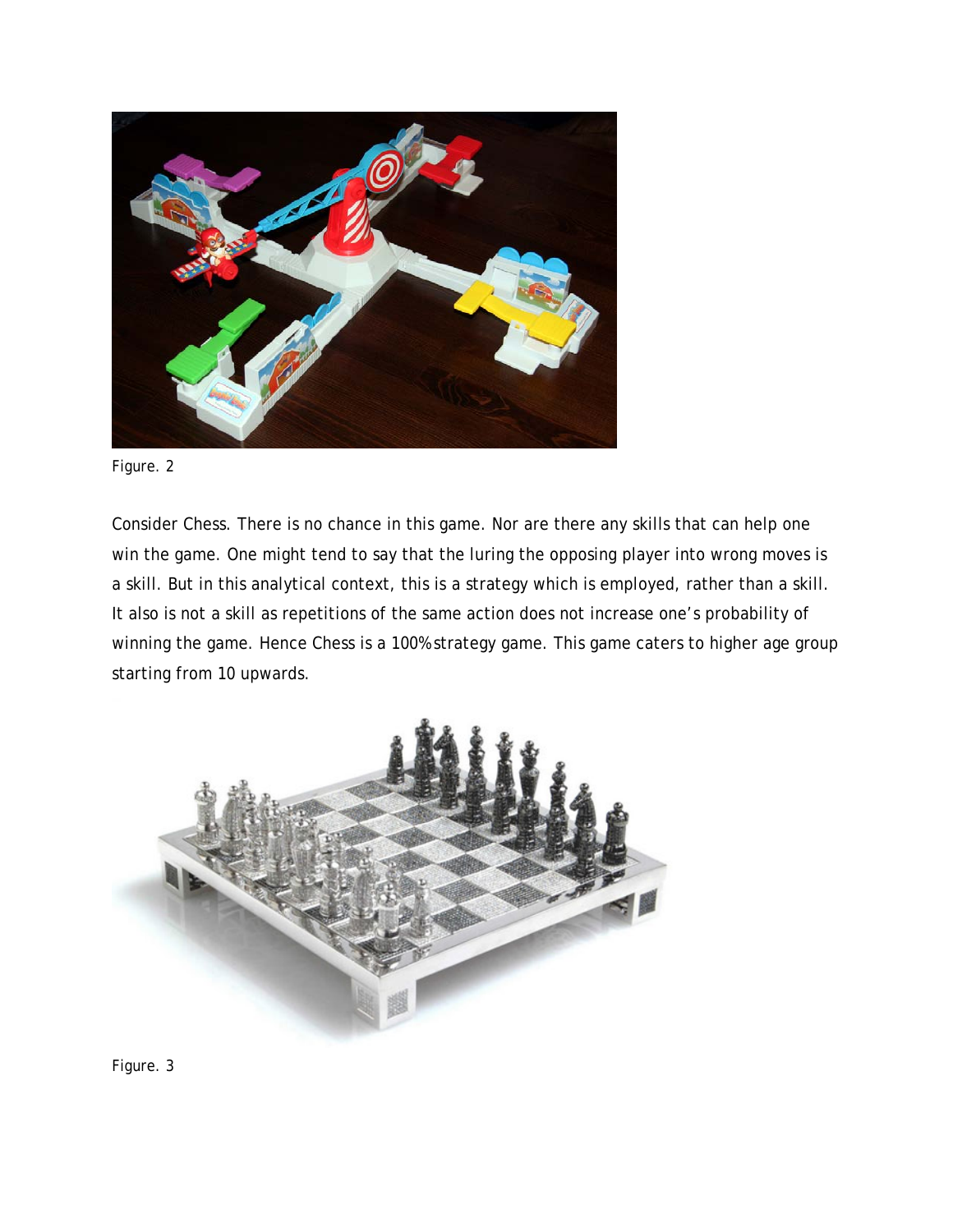## **4. CSS Grid**

The elements CSS can be pictorially represented at the vertices of a triangle as below. (Figure. 4)



#### Figure. 4

Any game can be positioned within this triangle, based on the mix of chance, skill and strategy in it. Hence the three games Snakes and Ladders, Loopin Louie and Chess would fall at the vertices chance, skill and strategy, respectively. (Figure. 4)

Though these three games have a full measure of chance, skill or strategy in each, many of the current games are a mix of any two or three of the factors. Board games having all three are fewer.

Analyzing the other games mentioned earlier, Monopoly has chance brought in by the throw of the dice. There are several strategic decisions to be taken during the game regarding buying, developing, mortgaging and selling properties. Within the triangle, Monopoly can be placed between Chance and Strategy. A deeper analysis of the game reveals that the game is driven more by chance than strategy. Skill is not a factor in the game.

Scrabble has chance in it, in the blind draw of letter tiles. Skill is evident as a mental faculty which is acquired by more play i.e. development of vocabulary. The placement of the letters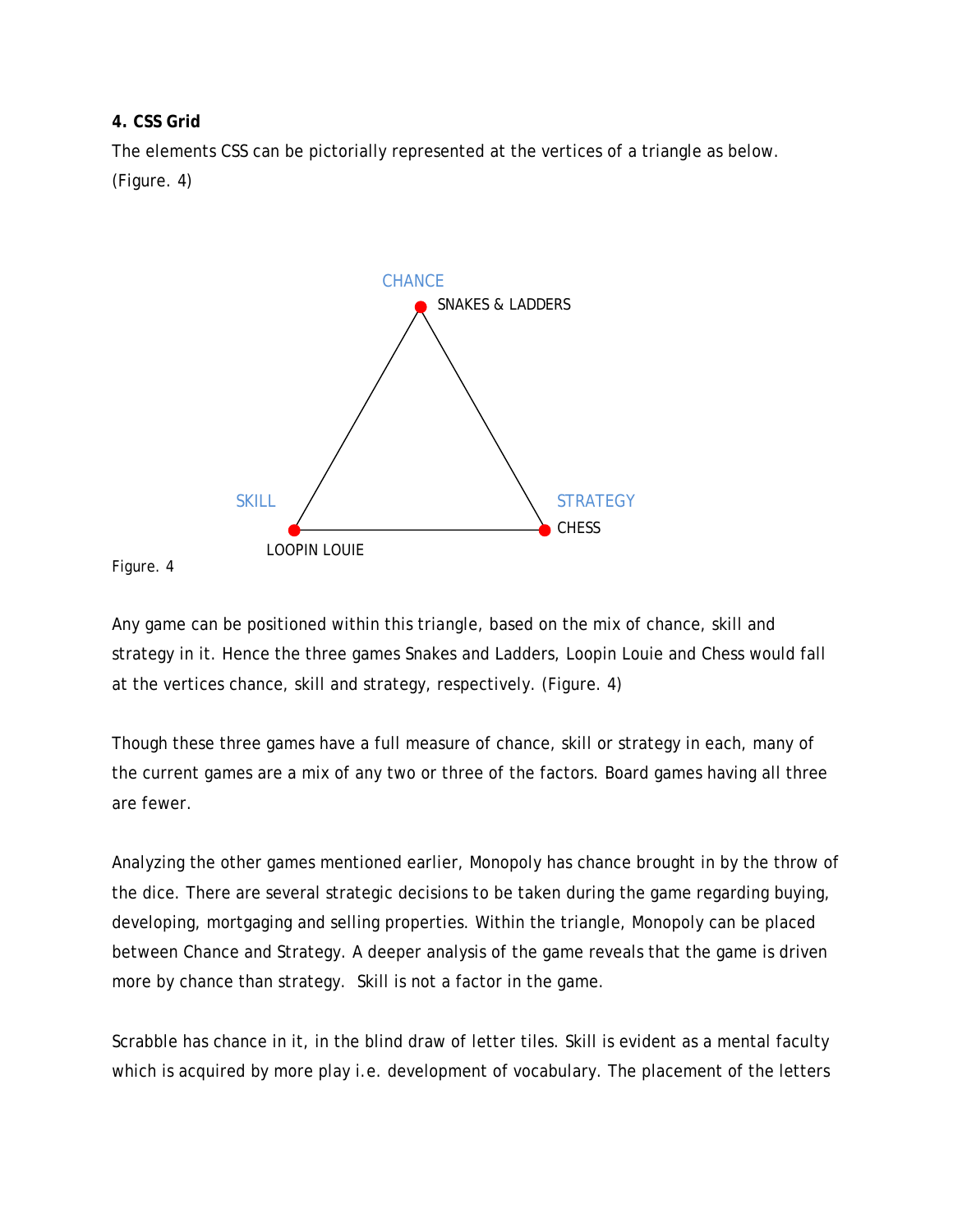on the board involves strategic thinking to maximize earned points without giving opportunity to the opponent.



Figure. 5

Analyzing a game and positioning it in the triangular grid, helps us to

- 1. Get an insight into how to make the game relevant to the age group the game is intended for.
- 2. Develop adaptations of a basic game to suit a different age group, and
- 3. Carry out a cohesive blend of the various elements of the game the software as well as the hardware.

For lower age groups a very high content of chance is preferred. As the age goes up the content of skill and strategy can be increased. Purely skill based or strategy based games are suited for only higher ages typically 10+.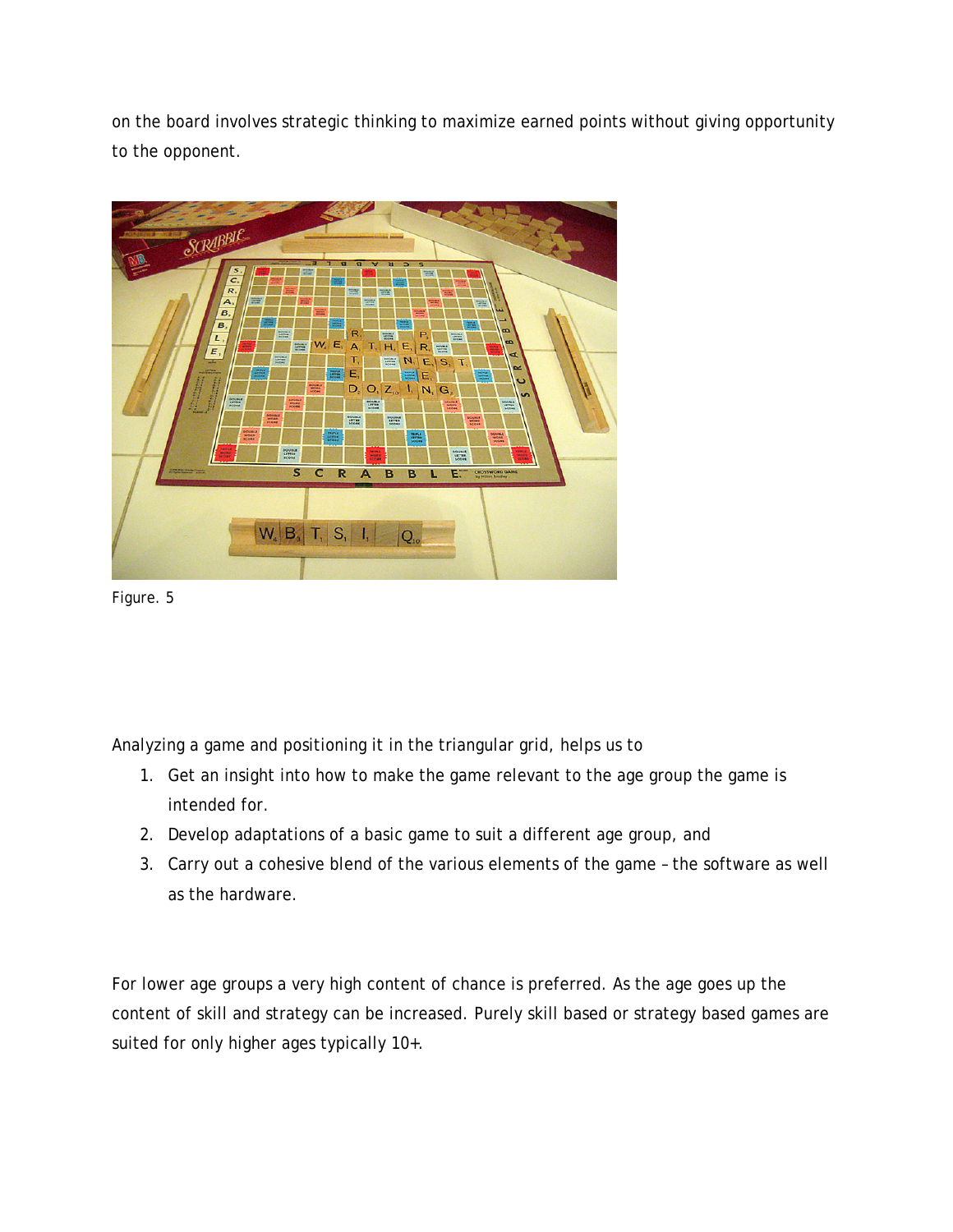Given a game that has been test played with the targeted age group, and if the designer finds it not meeting the intended levels of enjoyment, the content of CSS in may be analyzed. This can give an indication how the game needs to be tweaked to make it better suited.

Munching Moos is a game which was initially configured as a 4 player game and targeted at an age group 3 plus. Each player had a cow and a field for the cow to graze. The player whose cow finished grazing its field first, won. A spinner decided the action of the cow either to graze on the patches of grass or go the watering hole or just go to sleep. The game at this stage was purely chance based. This (Munching Moos-1) is positioned at the apex of the CSS grid (Figure. 8). As it was later decided to increase the targeted age to 5 plus, an element of strategy had to be included. Keeping strategy low in content, it was decided to add the feature of grass growing back in the spinner. This feature now enabled a player who got this option, to 're-grass' an eaten patch in the adjacent players field. This (Munching Moos- 2) was seen to increase the excitement and fun of the game substantially.



#### Figure. 6

There are several instances, where a game has been adapted to suit a lower age group while retaining the core game play. An example is the basic game of **Monopoly** and the variant - **Monopoly Junior** (Figure. 7).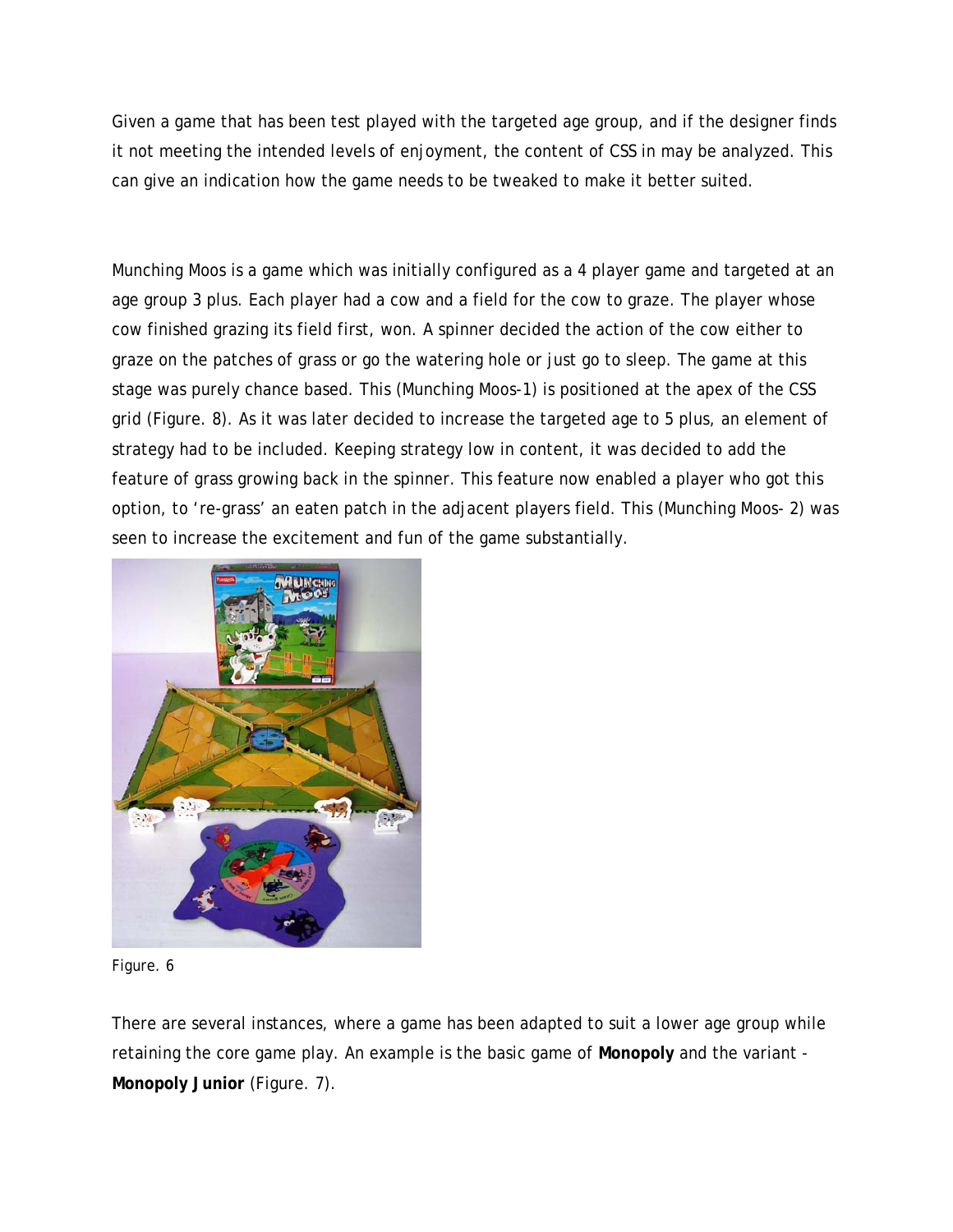While the original Monopoly has been tagged for ages 8 upwards, the Junior version is 5 to 8. The original game has chance at every move and strategy in the decisions to buy, mortgage, develop or sell properties. The junior version has the theme of a carnival park with several rides and games. It does away with the decisions of buying and selling. Any player landing on a property pays the bank puts up a ticket booth on it. Developing a property by building houses and hotels is not there. As compared to the original game where there are totally 6 chance spaces, in the Junior version there are 10. The positions of both versions are marked in the CSS grid (Figure. 8).



**MONOPOLY** 



**MONOPLOY JUNIOR** 

Figure. 7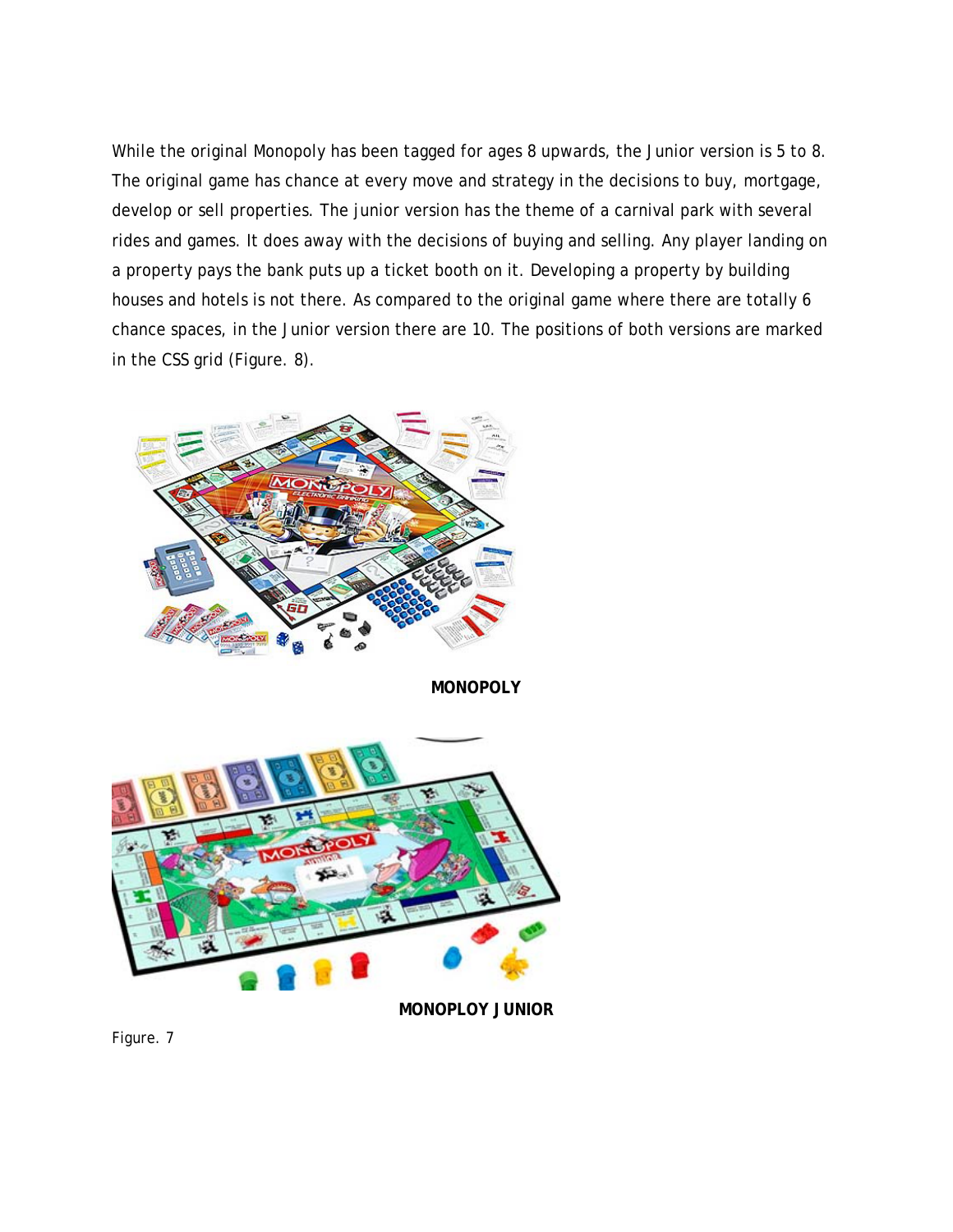There also are games where two difficulty levels are included in the instructions. If these variants are not carefully analyzed and developed there could be a danger of ending up with just prolonging the game rather than varying the challenge levels.





The enjoyment derived from a game is not just limited to the game play, but also from the various components of the game. Setting up the game board, the graphics and the various components of the game play have great importance in making the game a fun filled experience.

The CSS grid is intended to give the designer a perspective as to where the game stands with respect to the intended players. It also gives a reference point from which to develop variants for different ages and suit different themes.

While this grid serves as a very general format, there exists scope in finding a method to establish the actual content of CSS of any game, in terms of a measurable value, so that the adjustments are finer and better controlled. Also a precise and better understanding of the correlation between CSS and various ages would be of great help in the initial stages of game designing.